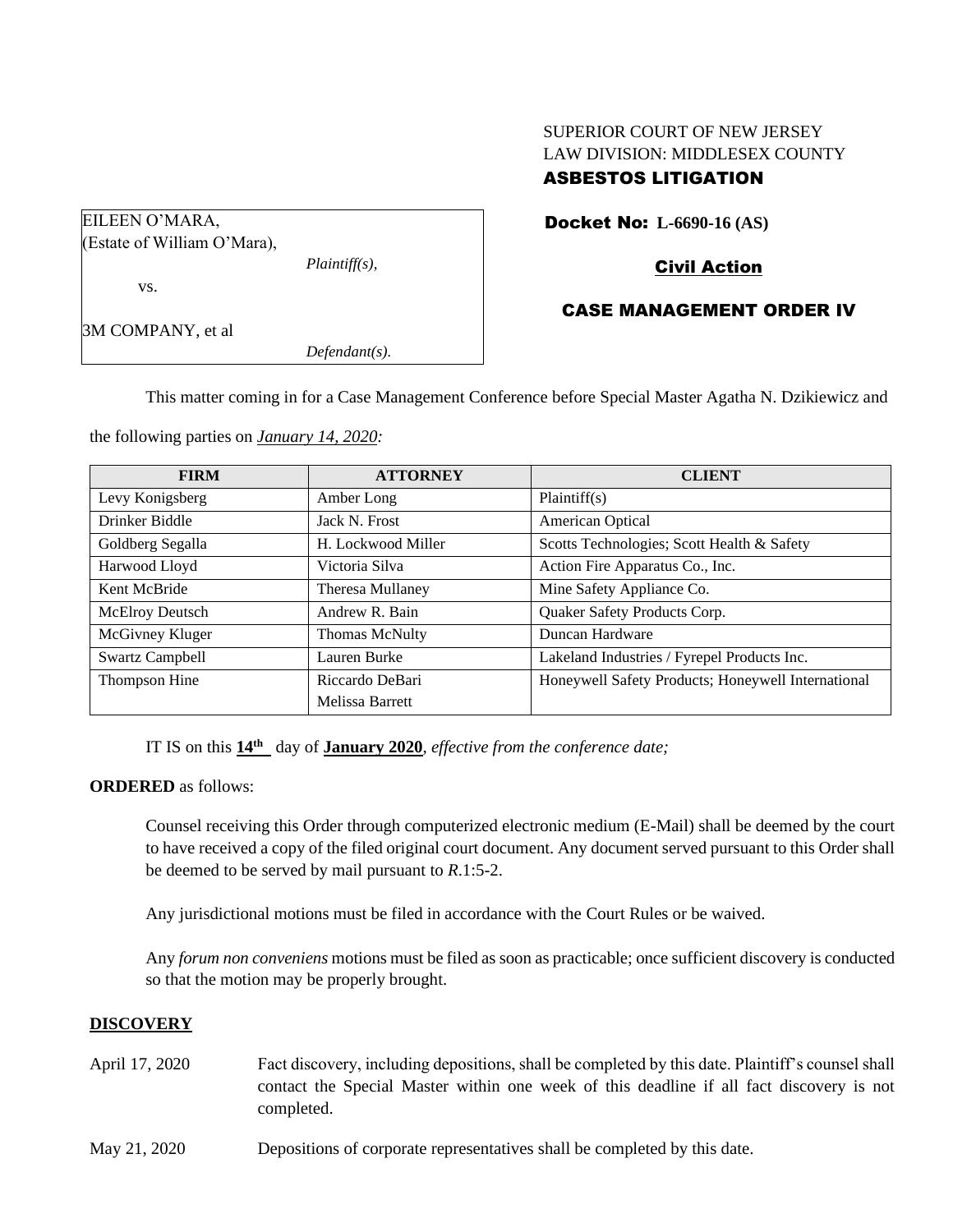## **EARLY SETTLEMENT**

July 10, 2020 Settlement demands shall be served on all counsel and the Special Master by this date.

## **MEDICAL EXPERT REPORT**

- June 30, 2020 Plaintiff shall serve medical expert reports by this date.
- June 30, 2020 Upon request by defense counsel, plaintiff is to arrange for the transfer of pathology specimens and x-rays, if any, by this date.
- October 19, 2020 Defendants shall identify its medical experts and serve medical reports, if any, by this date. In addition, defendants shall notify plaintiff's counsel (as well as all counsel of record) of a joinder in an expert medical defense by this date.

## **LIABILITY EXPERT REPORTS**

- June 30, 2020 Plaintiff shall identify its liability experts and serve liability expert reports by this date or waive any opportunity to rely on liability expert testimony.
- October 19, 2020 Defendants shall identify its liability experts and serve liability expert reports, if any, by this date or waive any opportunity to rely on liability expert testimony.

#### **SUMMARY JUDGMENT MOTION PRACTICE**

| July 10, 2020<br>Plaintiff's counsel shall advise, in writing, of intent not to oppose motions by this date. |  |  |  |
|--------------------------------------------------------------------------------------------------------------|--|--|--|
|--------------------------------------------------------------------------------------------------------------|--|--|--|

- July 24, 2020 Summary judgment motions shall be filed no later than this date.
- August 21, 2020 Last return date for summary judgment motions.

## **ECONOMIST EXPERT REPORTS**

- June 30, 2020 Plaintiff shall identify its expert economists and serve expert economist report(s), if any, by this date or waive any opportunity to rely on economic expert testimony.
- October 19, 2020 Defendants shall identify its expert economists and serve expert economist report(s), if any, by this date or waive any opportunity to rely on economic expert testimony.

## **EXPERT DEPOSITIONS**

November 20, 2020 Expert depositions shall be completed by this date. To the extent that plaintiff and defendant generic experts have been deposed before, the parties seeking that deposition in this case must file an application before the Special Master and demonstrate the necessity for that deposition. To the extent possible, documents requested in a deposition notice directed to an expert shall be produced three days in advance of the expert deposition. The expert shall not be required to produce documents that are readily accessible in the public domain.

 $\_$  , and the set of the set of the set of the set of the set of the set of the set of the set of the set of the set of the set of the set of the set of the set of the set of the set of the set of the set of the set of th